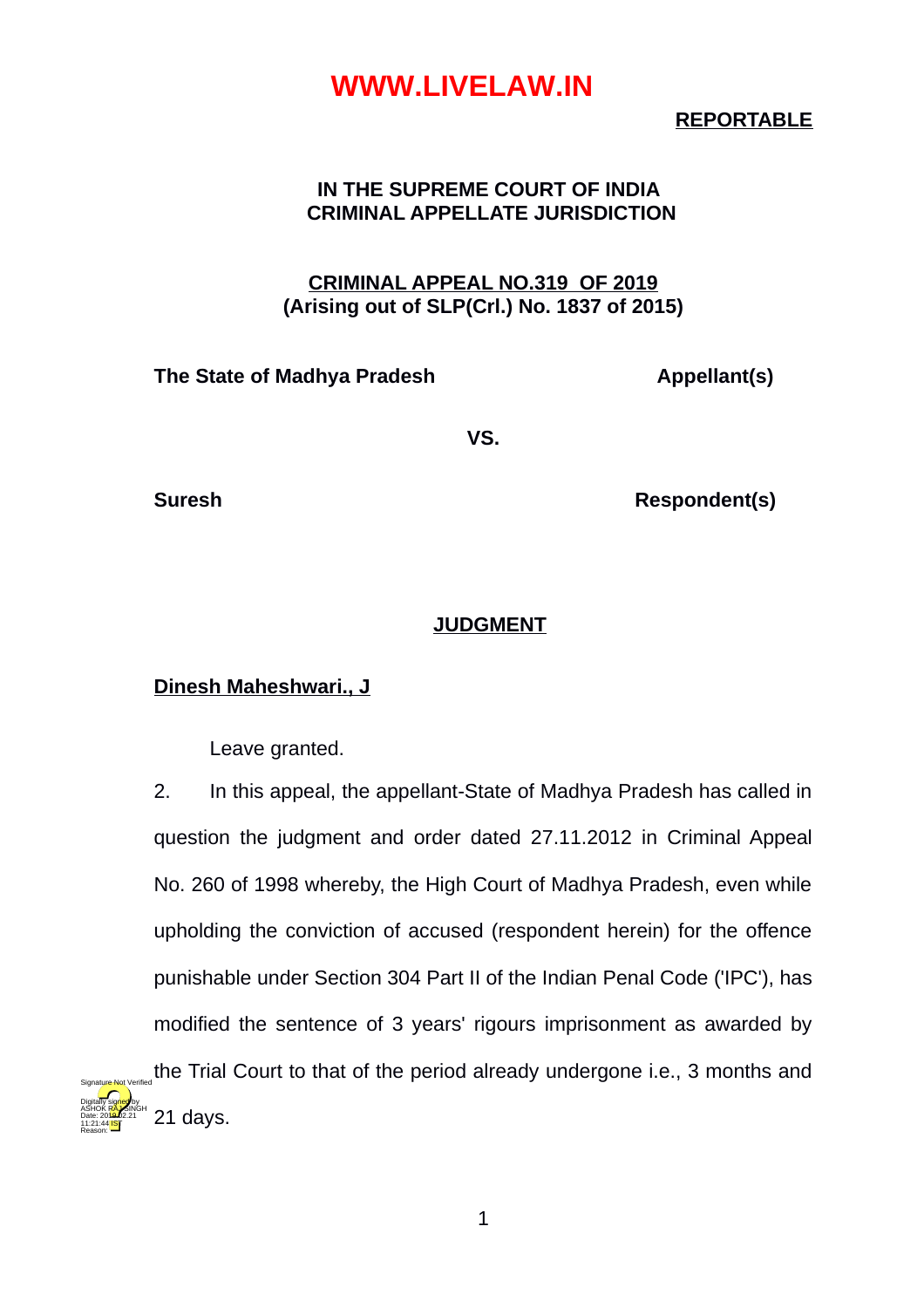3. The only question calling for determination in this appeal is: As to whether, in the given set of facts and circumstances, the High Court was justified in interfering with the punishment awarded by the Trial Court by reducing the same to the period of imprisonment already undergone?

4. The background aspects of the case, so far relevant for the question at hand could be noticed as follows: The prosecution case had been that on 13.05.1996, at about 4:30 p.m., the respondent assaulted his father Tulsiram with a blunt object causing fracture on the parietal region of skull; and the same night, victim succumbed to the injury at Betual Hospital. On the basis of the information received from the hospital that the deceased Tulsiram was brought to the hospital by the respondent Suresh in unconscious condition, Marg Information No. 0/30/96 was registered under section 174 Cr.P.C. However, when it was noticed from the statements of PW-3 Sawalbai, PW-6 Basanti Bai and PW-10 Sarpach Sukhlal that the respondent was seen hitting his father, he was arrested on 20.05.1996 and FIR in Crime No. 120/1996 (Ex. P-19) came to be registered at police station, Amla. After due investigation, the respondent was charge-sheeted for the offences under Sections 201 and 302 IPC.

5. In trial, the prosecution, *inter alia*, relied on the testimony of PW-3 Smt. Sawalbai who stated that while working in a field near the place of incident, she had seen the respondent assaulting his father with a lathi (wooden log). PW-2 Babulal stated that upon hearing the cries of PW-3, he saw the accused assaulting someone; he reached the spot and found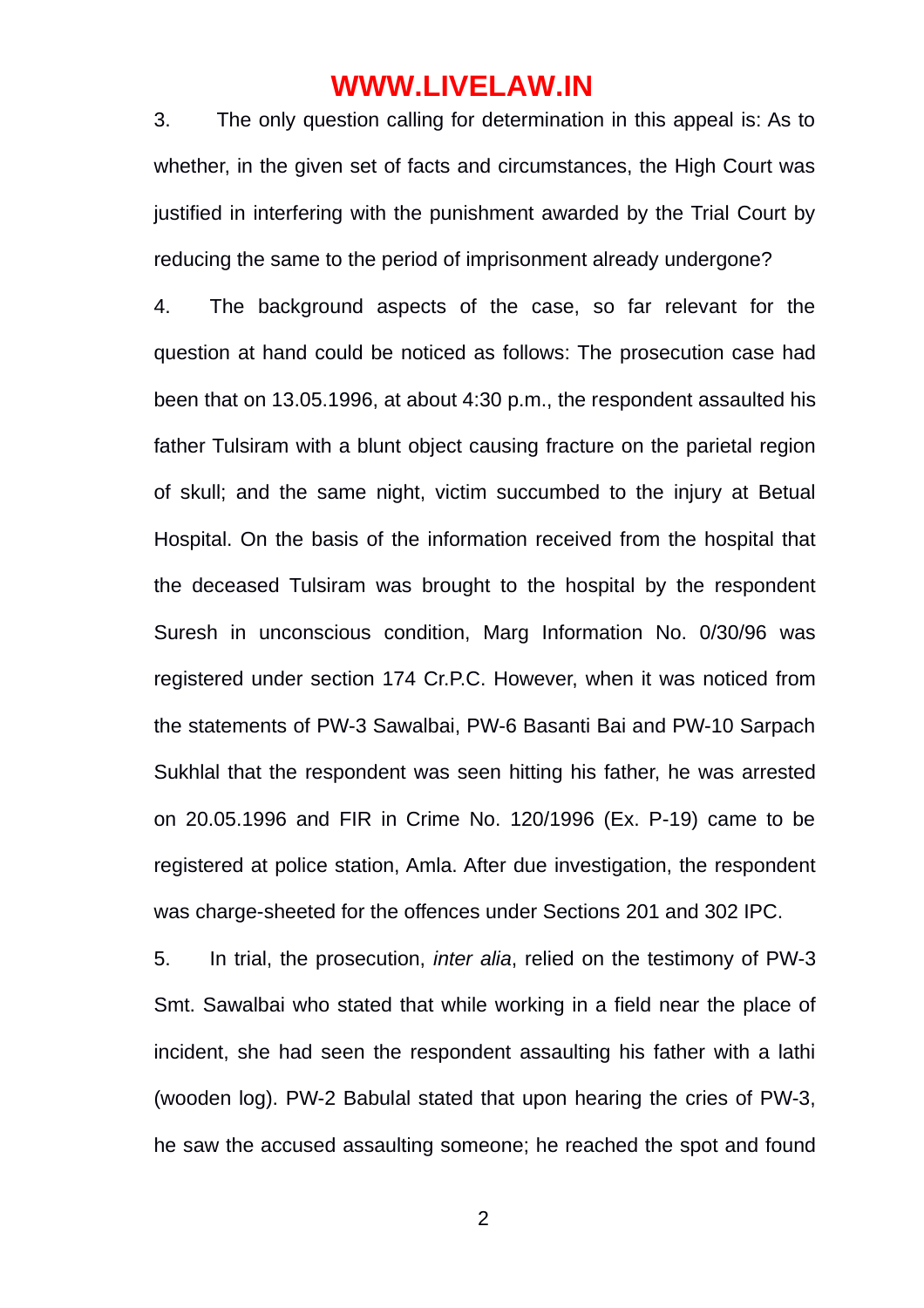that the injured person was the father of accused; and he prevented the accused from further assaulting his father. PW-4 Dinesh alias Mathu corroborated the testimonies of PW-2 and PW-3. On the other hand, the accused-respondent attempted to suggest that his father sustained injury when he fell from the roof while putting up *khapra*.

6. On appreciation of evidence, the Trial Court rejected the defence version and found it proved beyond reasonable doubt that the respondent did cause the fatal injury in question. However, the Trial Court proceeded to hold that the act of the accused-respondent had been of culpable homicide not amounting to murder and he was guilty of the offence punishable under Section 304 Part II IPC. The Trial Court was of the view that while causing injury to the head of the deceased, the accusedrespondent knew that his act was likely to cause death but he had no such criminal intention as defined in Section 300 IPC and hence, he was not guilty of the offence of murder under Section 302 IPC. The Trial Court further found that the accused furnished a wrong information about accidental injury to the victim so as to save himself from legal punishment and hence, he was also guilty of the offence under Section 201 IPC. However, for the reason that the accused stood convicted for the main offence, the Trial Court chose not to convict him for the offence under Section 201 IPC with reference to the decision of this Court in *Kalawati v. State of Himachal Pradesh***: AIR 1953 SC 131***.*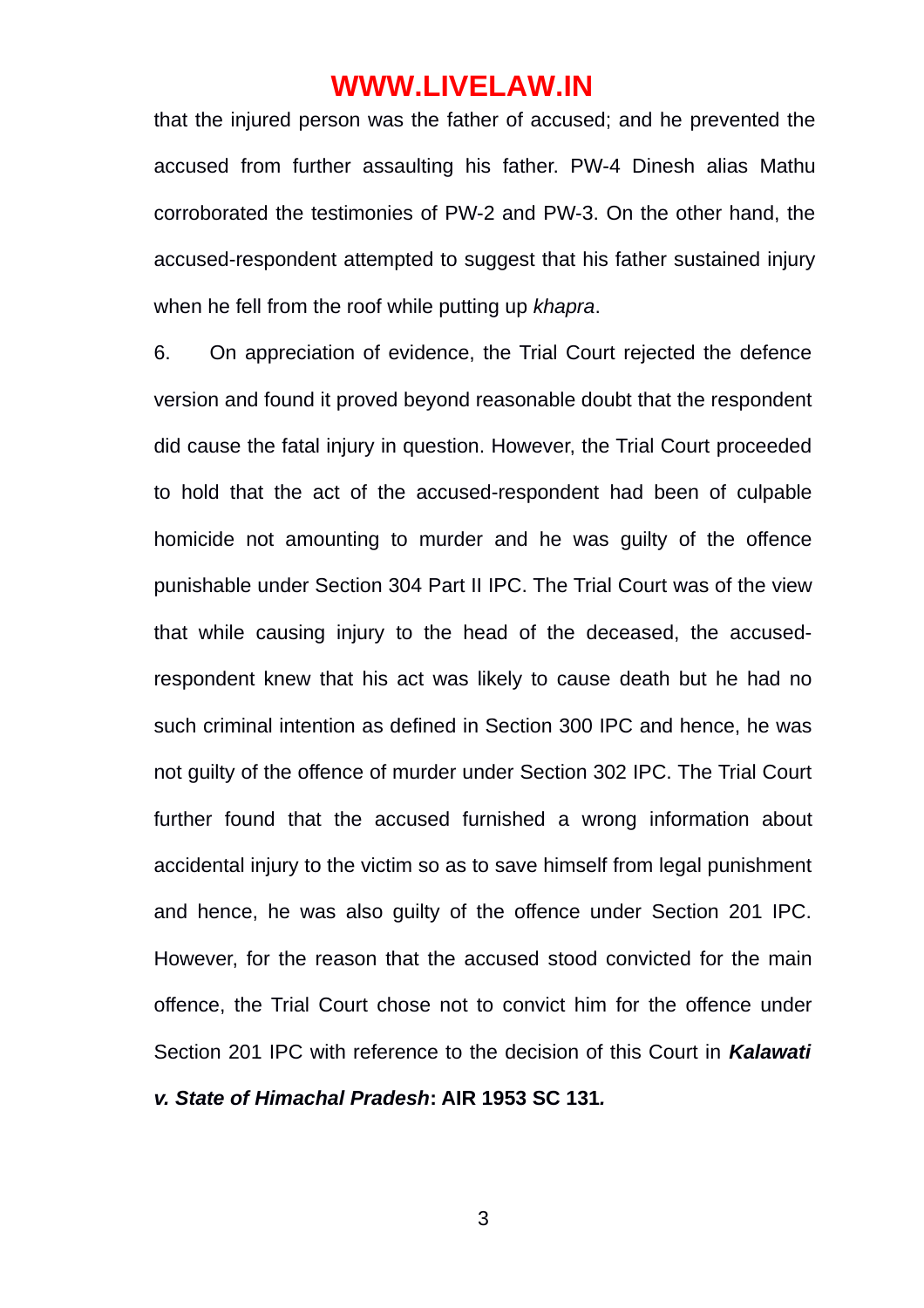7**.** Having thus convicted the accused-respondent for the offence under Section 304 Part II IPC, the Trial Court found it just and proper to award him the punishment of 3 years' rigorous imprisonment while also observing that the period of detention already undergone (from 20.05.1996 to 09.09.1996) would be set off against the term of imprisonment imposed on him.

8. In appeal by the accused, the High Court of Madhya Pradesh, in its impugned judgment and order dated 27.11.2012, found no reason to consider interference in the findings recorded by the Trial Court as regards conviction for the offence under Section 304 Part II IPC but, on the question of punishment, proceeded to reduce the sentence of rigorous imprisonment from the period of 3 years to that of the period already undergone i.e., 3 months and 21 days. The relevant part of the order passed by the High Court, carrying the reasons for reduction of sentence, reads as under:

*"5. The incident had taken place on 13.5.1996. From the perusal of the statement of eye-witnesses Babulal (PW-2), Sawla Bai (PW-3), Dinesh (PW-4) it seems that the incident had taken place at the spur of the moment. The appellant at the time of the incident was a young man aged 26 years. The appellant himself took his father namely Tulsiram to the hospital. The appellant has remained in jail for a period of three months and twenty one days i.e. from 20.05.1996. In the facts and circumstances of the case and taking into account the period which has elapsed, no useful purpose would be served in sending appellant back to jail, I therefore set aside the jail sentence awarded to the appellant under Section 304 Part II of the Indian Penal Code and instead award the sentence to the appellant for a period of imprisonment already undergone by him."*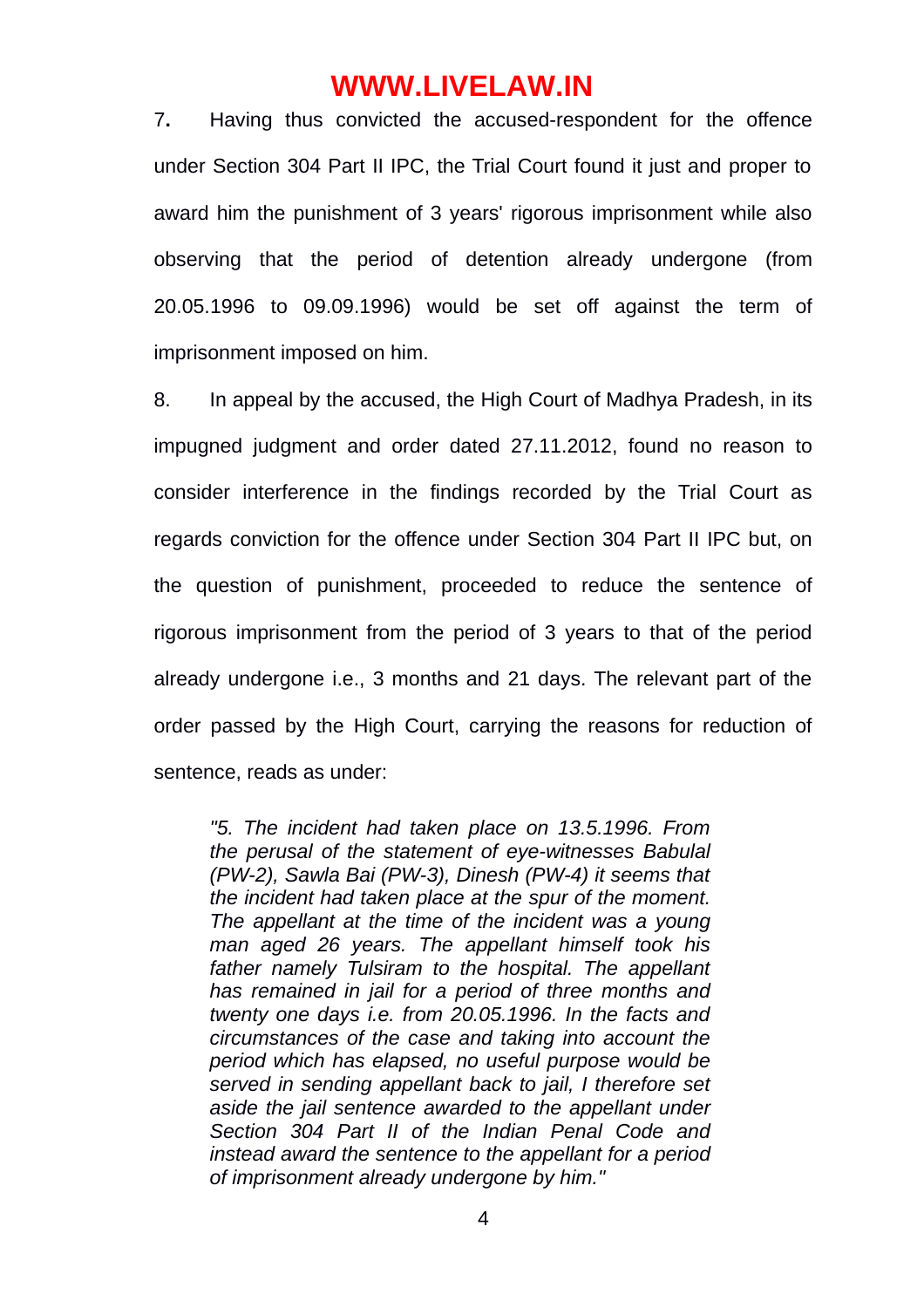9. Assailing the order aforesaid, learned counsel for the appellant-State has strenuously argued that the High Court has modified and reduced the sentence awarded by the Trial Court without any cogent reason and without any justification. The learned counsel would submit that the High Court has failed to appreciate the nature and gravity of the offence committed by the respondent that resulted in the death of his father and has argued for restoration of the order of the Trial Court, while relying on the decision in *Alister Anthony Pareira v. State of Maharashtra: (2012) 2 SCC 648*wherein, this Court has re-emphasised on the principle of proportionality in the determination of sentence for an offence. *Per contra,* the learned counsel appearing for the respondentaccused has supported the impugned order with the submissions that the same meets the ends of justice, particularly when the respondent was only 26 years of age at the time of the incident in question that occurred at the spur of moment and without any intention on the part of the respondent to cause the death of his father. Learned counsel would submit that the High Court exercising its appellate powers has reduced the sentence to the period already undergone after due consideration of all the relevant factors; and while relying on the decision of this Court in *Jinnat Mia v. State of Assam: (1998) 9 SCC 319,* has urged that the present matter does not call for interference by this Court.

10**.** Having heard the respective learned counsel and having examined the record with reference to the law applicable, we are clearly of the view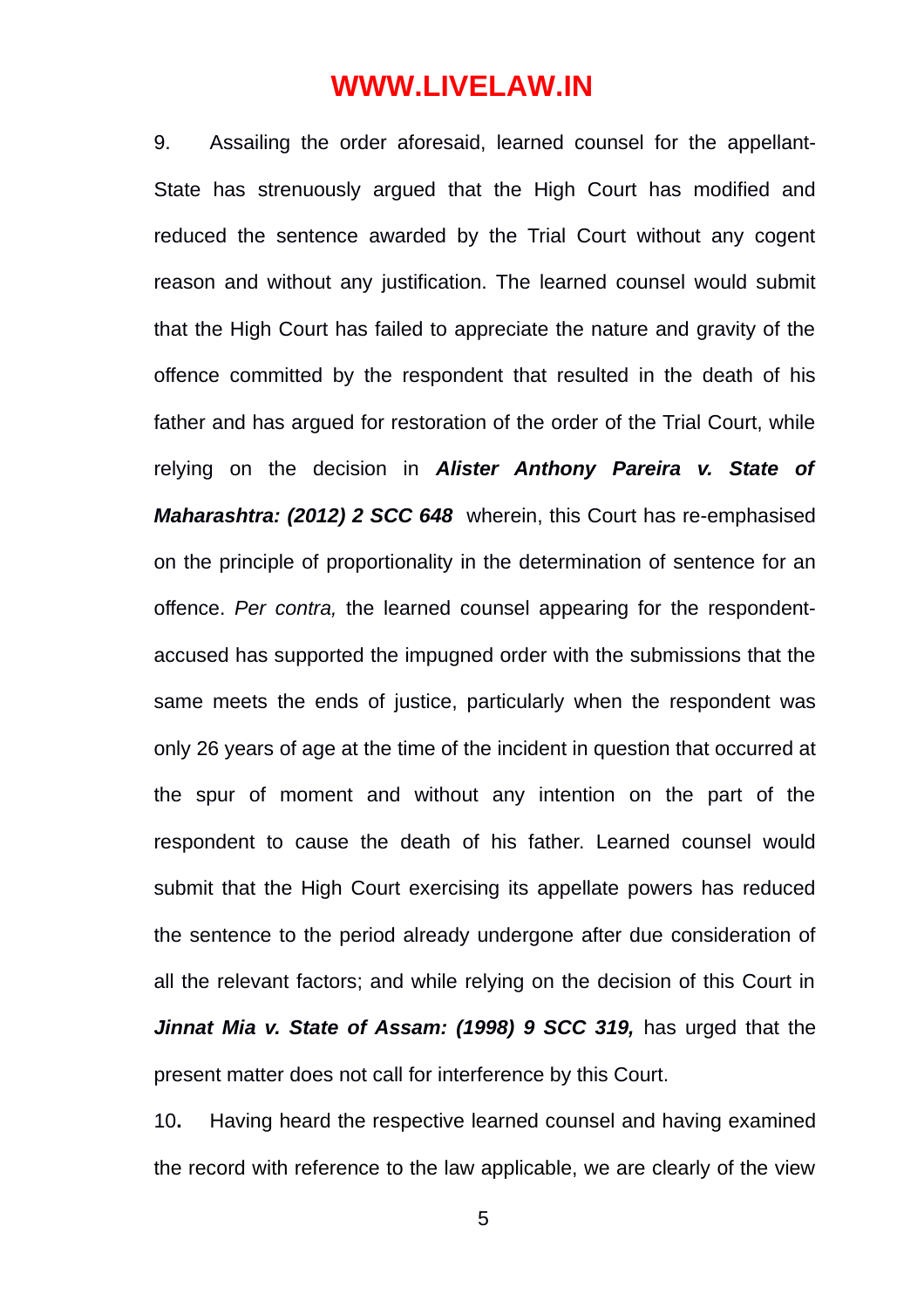that in this case, the High Court has interfered with and reduced the sentence awarded by the Trial Court on rather irrelevant considerations, while ignoring the relevant factors and the governing principles for the award of punishment and hence, the order impugned cannot be sustained.

 11. The respondent was tried for offence under Sections 302 and 201 IPC. With the evidence on record, it was clearly established that the respondent was author of the fatal injury in question. The Trial Court, with reference to the nature of the act of respondent and the attending circumstances, convicted him for culpable homicide not amounting to murder under Section 304 Part II IPC and let him off for the offence under Section 201 IPC because he had been convicted for the main offence. This part of the order of the Trial Court having attained finality and having not been questioned even in this appeal, we would leave the matter as regards conviction at that only. However, the question remains as to whether all the facts and circumstances of case taken together justify such indulgence that the punishment of rigorous imprisonment for a period of 3 years, as awarded by the Trial Court, be reduced to that of 3 months and 21 days? In our view, the answer to this question could only be in the negative.

12. In the case of *State of M.P. v. Ganshyam* **: (2003) 8 SCC 13,** relating to the offence punishable under Section 304 Part I IPC , this Court found sentencing for a period of 2 years to be to inadequate and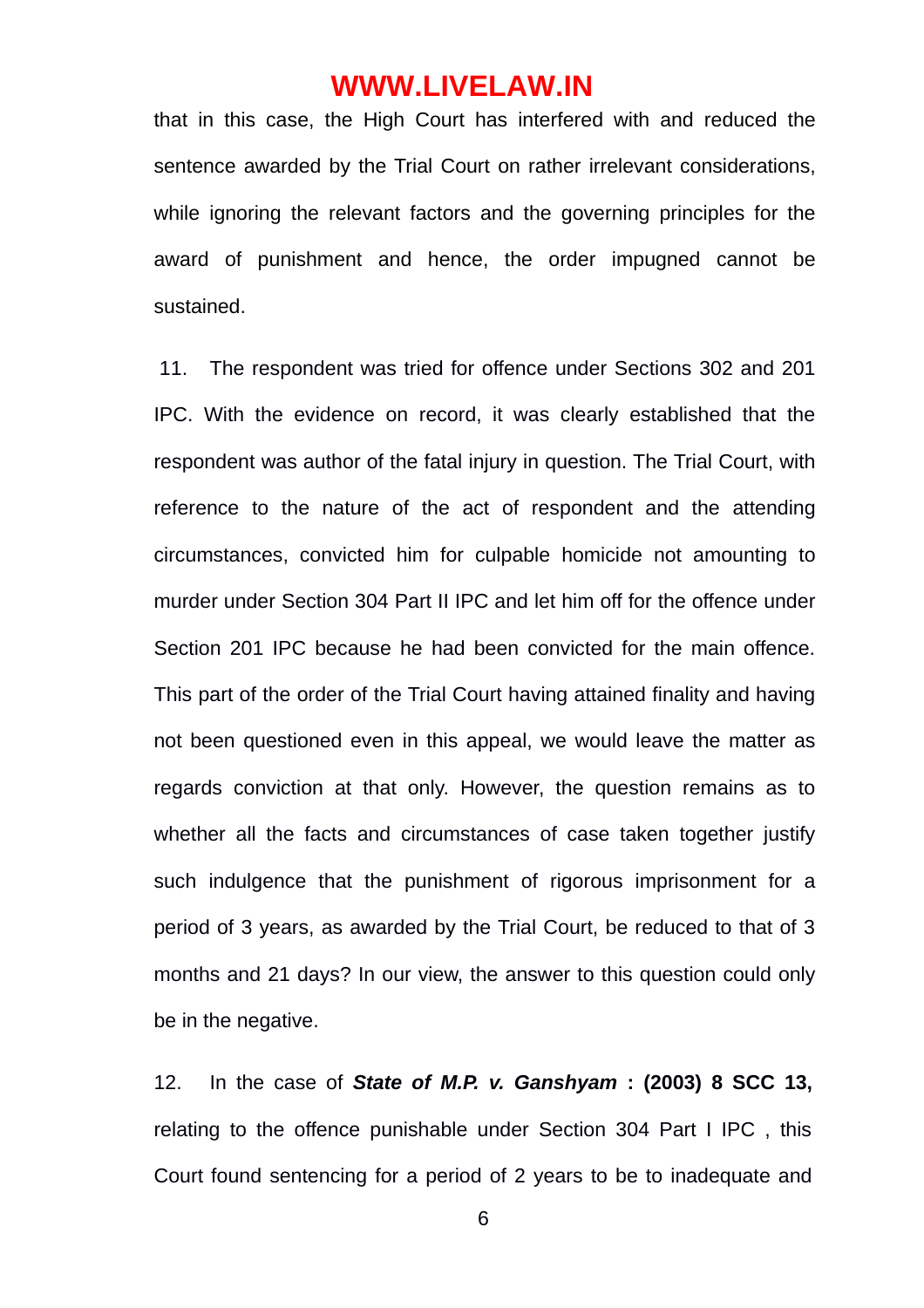even on the liberal approach, found the custodial sentence of 6 years serving the ends of justice. This Court underscored the principle of proportionality in prescribing liability according to the culpability; and while also indicating the societal angle of sentencing, cautioned that undue sympathy leading to inadequate sentencing would do more harm to the justice system and undermine public confidence in the efficacy of law. This Court observed, *inter alia*, as under:

*"12. Therefore, undue sympathy to impose inadequate sentence would do more harm to the justice system to undermine the public confidence in the efficacy of law and society could not long endure under such serious threats. It is, therefore, the duty of every court to award proper sentence having regard to the nature of the offence and the manner in which it was executed or committed etc. This position was illuminatingly stated by this Court in Sevaka Perumal v. State of Tamil Nadu: (1991) 3 SCC 471.*

*13. Criminal law adheres in general to the principle of proportionality in prescribing liability according to the culpability of each kind of criminal conduct. It ordinarily allows some significant discretion to the Judge in arriving at a sentence in each case, presumably to permit sentences that reflect more subtle considerations of culpability that are raised by the special facts of each case. Judges, in essence, affirm that punishment ought always to fit the crime; yet in practice sentences are determined largely by other considerations. Sometimes it is the correctional needs of the perpetrator that are offered to justify a sentence, sometimes the desirability of keeping him out of circulation, and sometimes even the tragic results of his crime. Inevitably, these considerations cause a departure from just deserts as the basis of punishment and create cases of apparent injustice that are serious and widespread.*

*14. Proportion between crime and punishment is a goal respected in principle, and in spite of errant notions, it remains a strong influence in the determination of*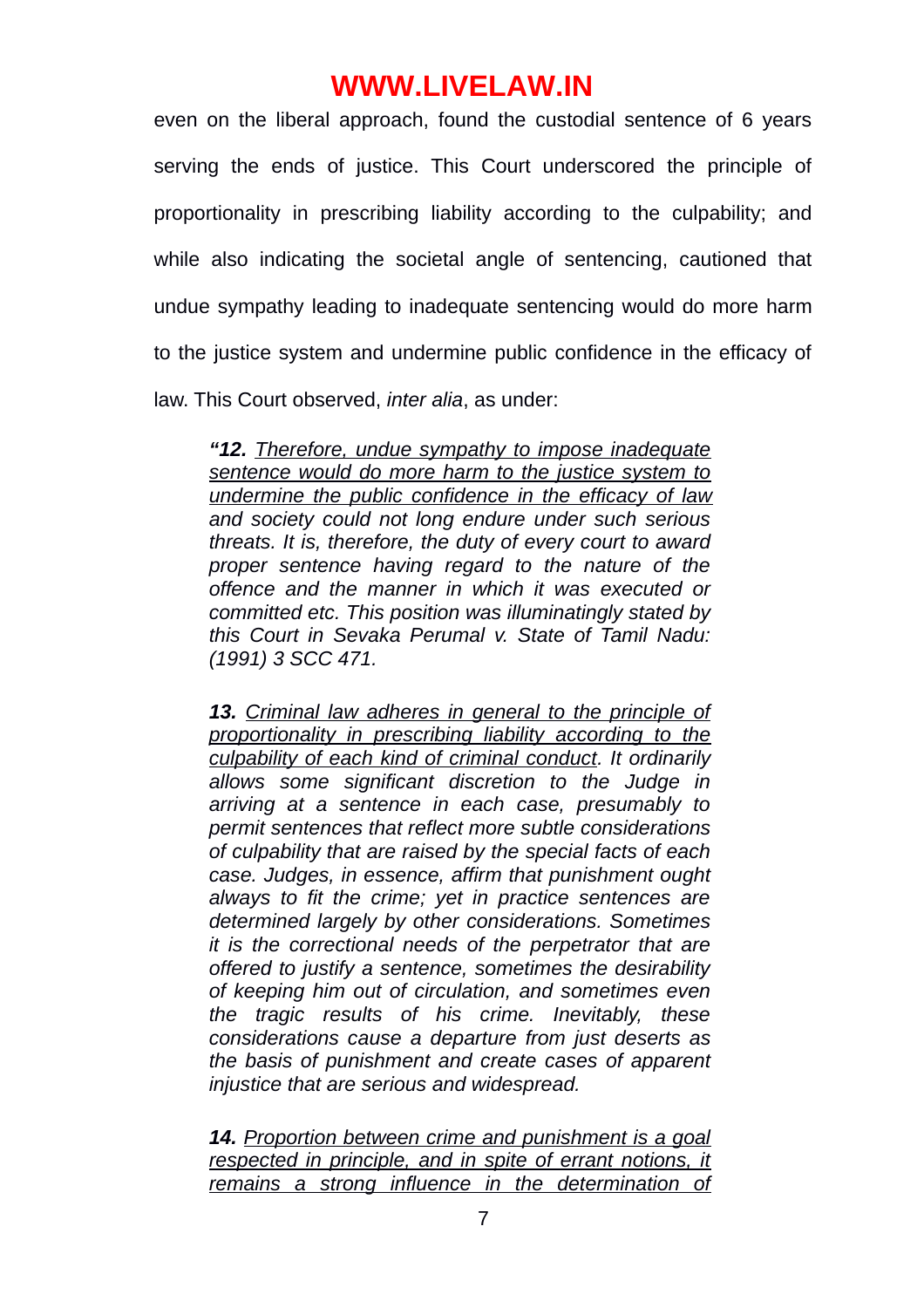*sentences. The practice of punishing all serious crimes with equal severity is now unknown in civilized societies, but such a radical departure from the principle of proportionality has disappeared from the law only in recent times. Even now for a single grave infraction drastic sentences are imposed. Anything less than a penalty of greatest severity for any serious crime is thought then to be a measure of toleration that is unwarranted and unwise. But in fact, quite apart from those considerations that make punishment unjustifiable when it is out of proportion to the crime, uniformly disproportionate punishment has some very undesirable practical consequences.*

*15. After giving due consideration to the facts and circumstances of each case, for deciding just and appropriate sentence to be awarded for an offence, the aggravating and mitigating factors and circumstances in which a crime has been committed are to be delicately balanced on the basis of really relevant circumstances in a dispassionate manner by the court. Such act of balancing is indeed a difficult task. It has been very aptly indicated in Dennis Councle MCGautha v. State of California: 402 US 183: 28 L Ed 2d 711 (1071) that no formula of a foolproof nature is possible that would provide a reasonable criterion in determining a just and appropriate punishment in the infinite variety of circumstances that may affect the gravity of the crime. In the absence of any foolproof formula which may provide any basis for reasonable criteria to correctly assess various circumstances germane to the consideration of gravity of crime, the discretionary judgment in the facts of each case is the only way in which such judgment may be equitably distinguished.*

*17. Imposition of sentence without considering its effect on the social order in many cases may be in reality a futile exercise. The social impact of the crime e.g. where it relates to offences against women, dacoity, kidnapping, misappropriation of public money, treason and other offences involving moral turpitude or moral delinquency which have great impact on social order and public interest cannot be lost sight of and per se require exemplary treatment. Any liberal attitude by imposing meagre sentences or taking too sympathetic a view merely on account of lapse of time in respect of*

*\*\*\* \*\*\* \*\*\**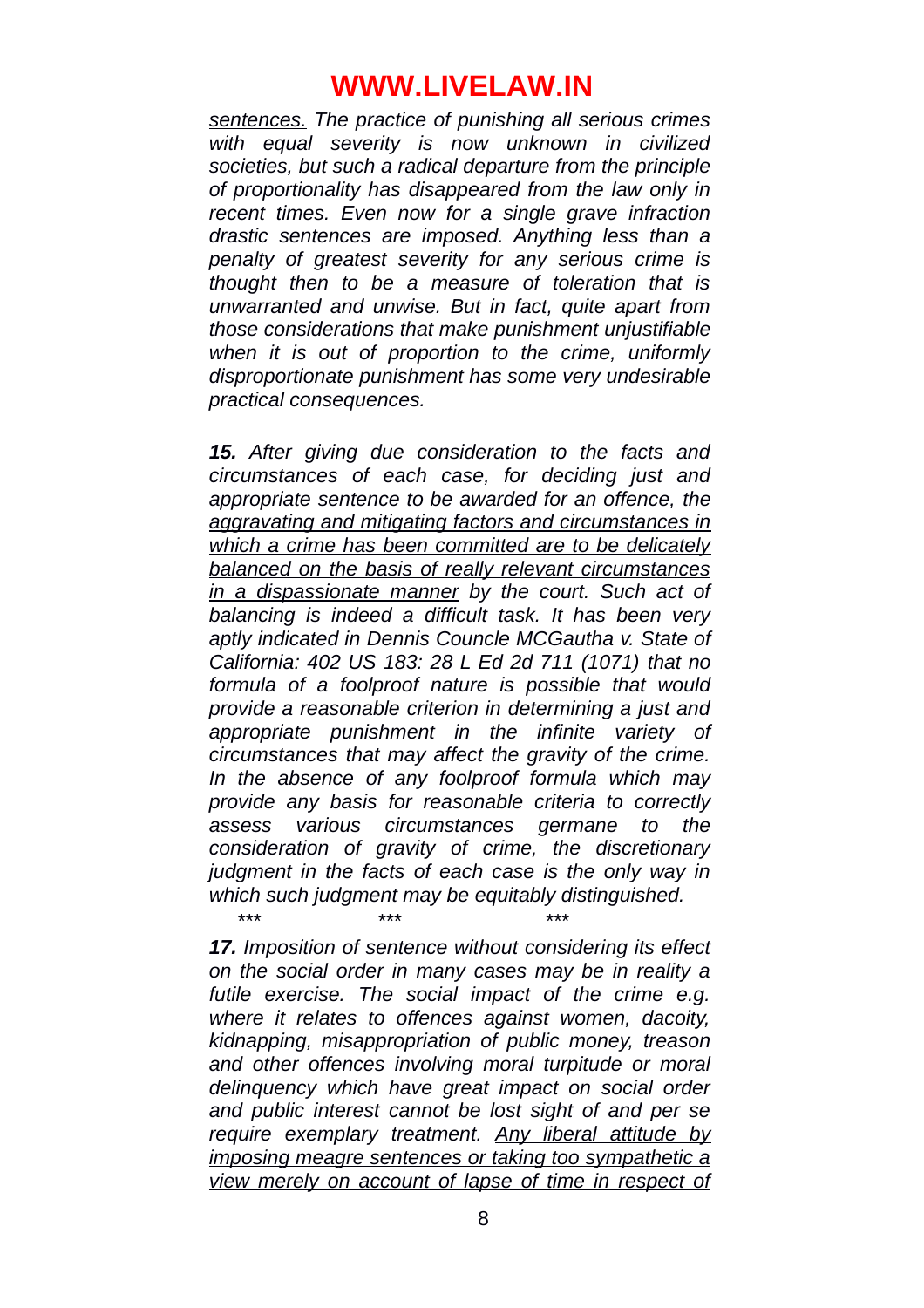*such offences will be result-wise counterproductive in the long run and against societal interest which needs to be cared for and strengthened by a string of deterrence inbuilt in the sentencing system.*

*\*\*\* \*\*\* \*\*\**

*19. Similar view has also been expressed in Ravji v. State of Rajasthan: (1996) 2 SCC 175. It has been held in the said case that it is the nature and gravity of the crime but not the criminal, which are germane for consideration of appropriate punishment in a criminal trial. The court will be failing in its duty if appropriate punishment is not awarded for a crime which has been committed not only against the individual victim but also against the society to which the criminal and victim belong. The punishment to be awarded for a crime must not be irrelevant but it should conform to and be consistent with the atrocity and brutality with which the crime has been perpetrated, the enormity of the crime warranting public abhorrence and it should "respond to the society's cry for justice against the criminal". …..."*

*(underlining supplied for emphasis)*

13. In the Case of *Alister Anthony Pareira* (supra), the allegations against the appellant had been that while driving a car in drunken condition, he ran over the pavement, killing 7 persons and causing injuries to 8. He was charged for the offences under Sections 304 Part II and 338 IPC; was ultimately convicted by the High Court under Sections 304 Part II, 338 and 337 IPC; and was sentenced to 3 years' rigorous imprisonment with a fine of Rs. 5 lakhs for the offence under Section 304 Part II IPC and to rigorous imprisonment for 1 year and for 6 months respectively for the offences under Section 338 and 337 IPC . Apart from other contentions, one of the pleas before this Court was that in view of fine and compensation already paid and willingness to make further payment as also his age and family circumstances, the appellant may be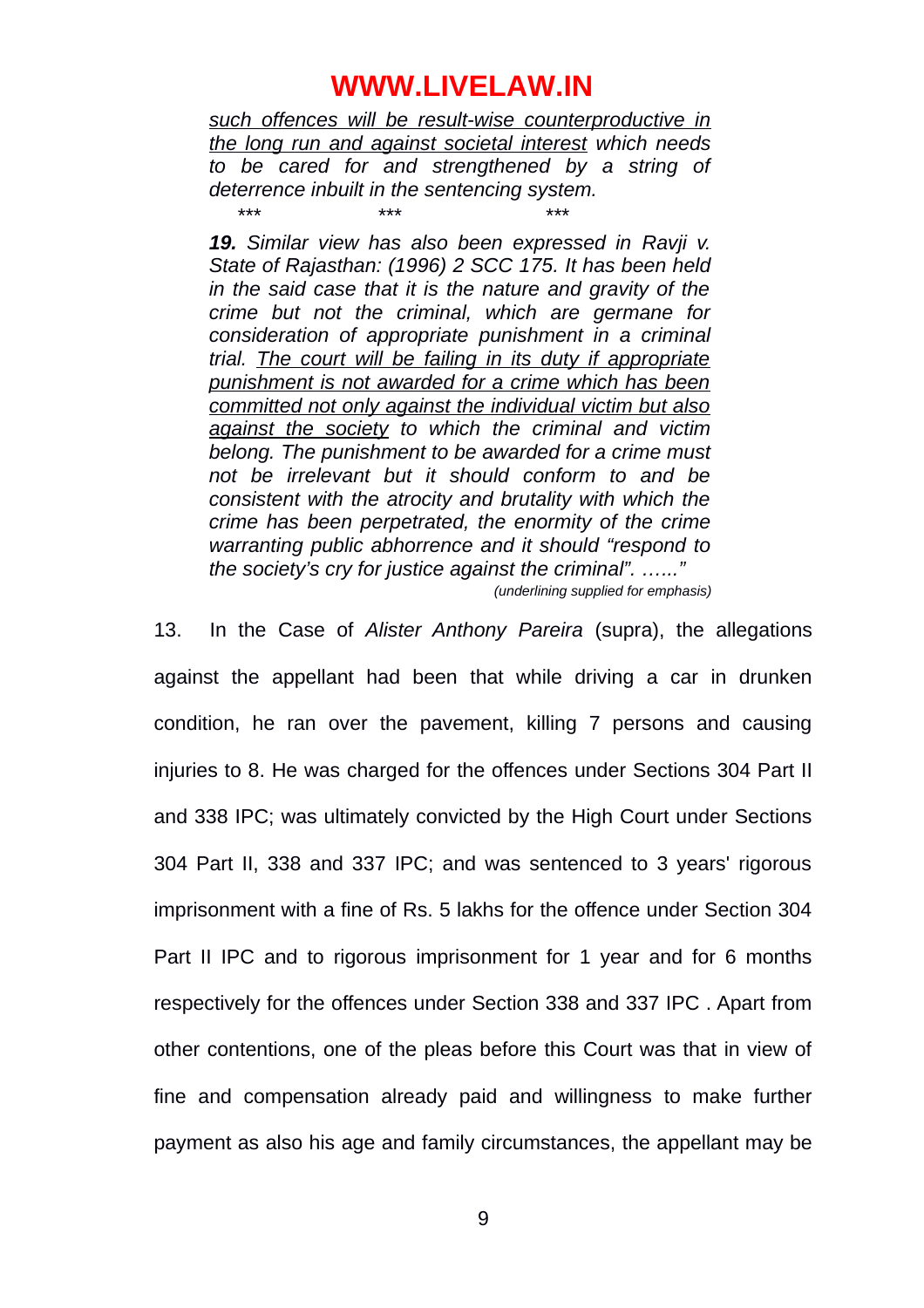released on probation or his sentence may be reduced to that already undergone. As regards this plea for modification of sentence, this Court traversed through the principles of penology, as enunciated in several of the past decisions $^1$  and, while observing that the facts and circumstances of the case show *'a despicable aggravated offence warranting punishment proportionate to the crime',* this Court found no justification for extending the benefit of probation or for reduction of sentence. On the question of sentencing, this Court re-emphasised as follows:-

*"84. Sentencing is an important task in the matters of crime. One of the prime objectives of the criminal law is imposition of appropriate, adequate, just and proportionate sentence commensurate with the nature and gravity of crime and the manner in which the crime is done. There is no straitjacket formula for sentencing an accused on proof of crime. The courts have evolved certain principles: the twin objective of the sentencing policy is deterrence and correction. What sentence would meet the ends of justice depends on the facts and circumstances of each case and the court must keep in mind the gravity of the crime, motive for the crime, nature of the offence and all other attendant circumstances.*

*85. The principle of proportionality in sentencing a crime-doer is well entrenched in criminal jurisprudence. As a matter of law, proportion between crime and punishment bears most relevant influence in determination of sentencing the crime-doer. The court has to take into consideration all aspects including social interest and consciousness of the society for award of appropriate sentence.*

 *(underlining supplied for emphasis)*

<sup>1</sup> This Court referred, amongst others, to the decisions in **State of Karnataka v. Krishnappa: (2004) 4 SCC 75; Dalbir Singh v. State of Haryana: (2000) 5 SCC 82; State of M.P. v. Saleem (2005) 5 SCC 554; Ravji v. State of Rajasthan (1996) 2 SCC 175; and State of** *M. P.*  **v. Ghanshyam Singh (supra).**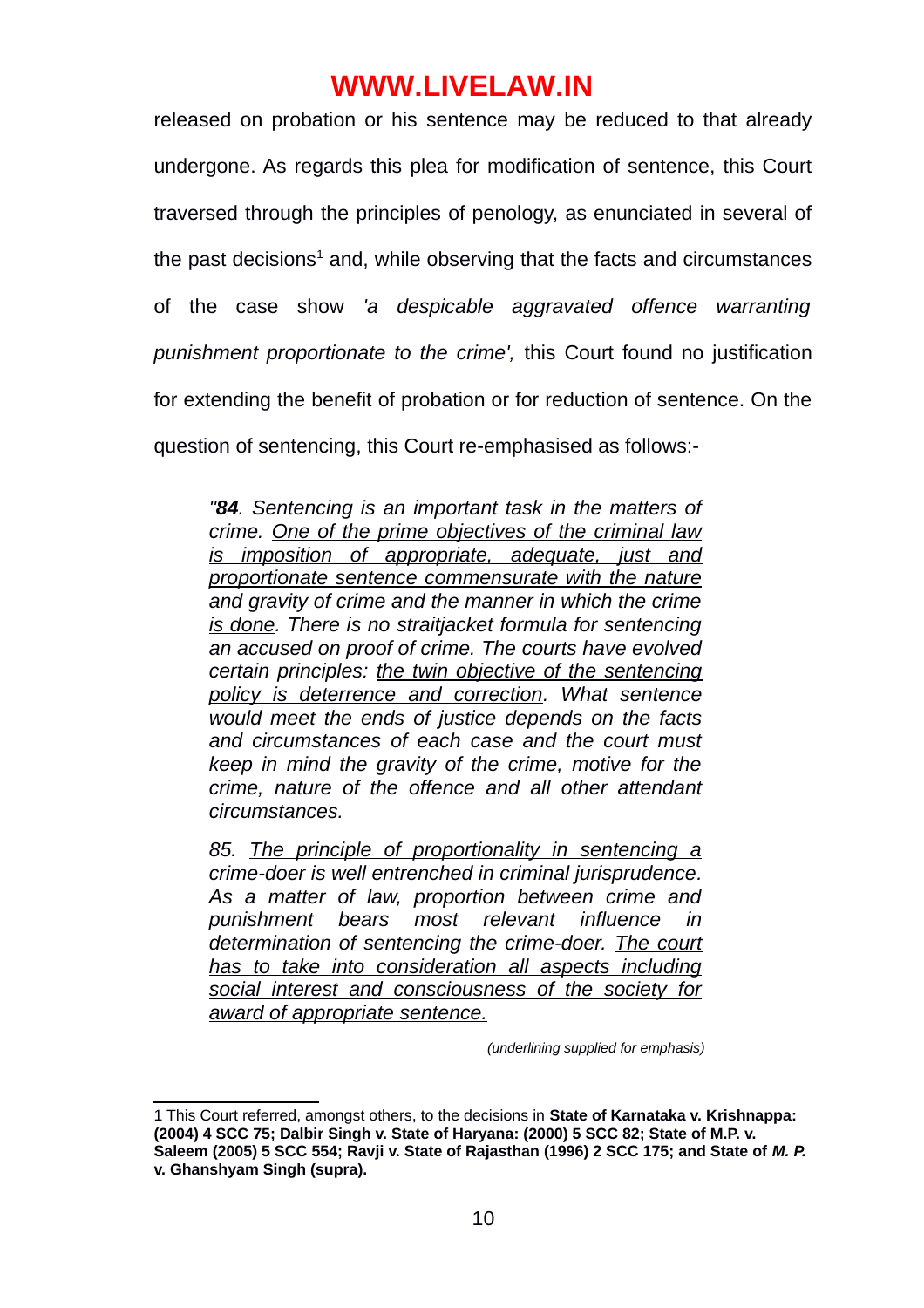14. Therefore, awarding of just and adequate punishment to the wrong doer in case of proven crime remains a part of duty of the Court. The punishment to be awarded in a case has to be commensurate with the gravity of crime as also with the relevant facts and attending circumstances. Of course, the task is of striking a delicate balance between the mitigating and aggravating circumstances. At the same time, the avowed objects of law, of protection of society and responding to the society's call for justice, need to be kept in mind while taking up the question of sentencing in any given case. In the ultimate analysis, the proportion between the crime and punishment has to be maintained while further balancing the rights of the wrong doer as also of the victim of the crime and the society at large. No strait jacket formula for sentencing is available but the requirement of taking a holistic view of the matter cannot be forgotten.

15. In the process of sentencing, any one factor, whether of extenuating circumstance or aggravating, cannot, by itself, be decisive of the matter. In the same sequence, we may observe that mere passage of time, by itself, cannot be a clinching factor though, in an appropriate case, it may be of some bearing, along with other relevant factors. Moreover, when certain extenuating or mitigating circumstances are suggested on behalf of the convict, the other factors relating to the nature of crime and its impact on the social order and public interest cannot be lost sight of.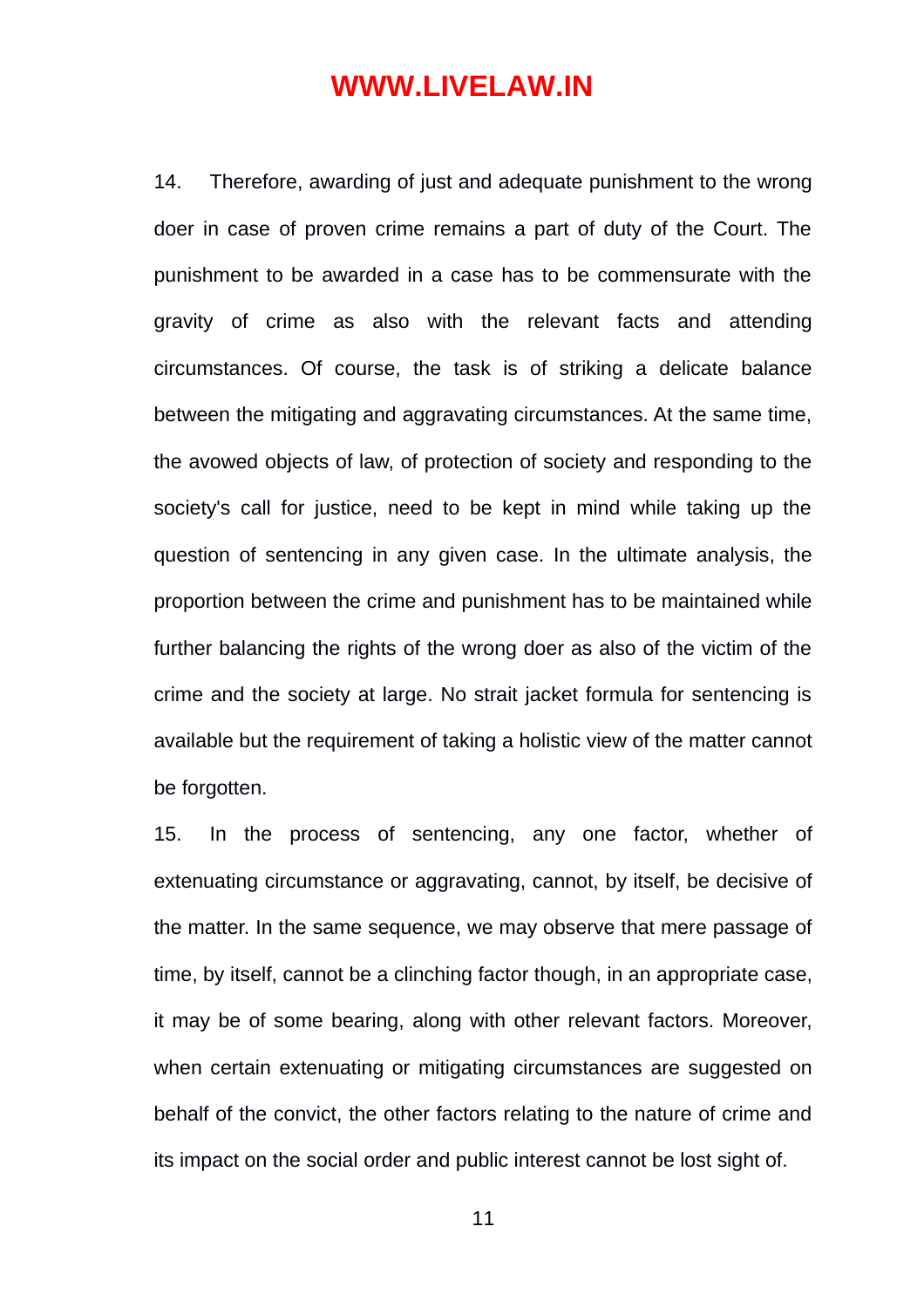16. Keeping in view the principles aforesaid, when the present matter is

examined, we find that the respondent is convicted of the offence under

Section 304 Part II IPC. Section 304 IPC reads as under:-

*"Punishment for culpable homicide not amounting to murder.—Whoever commits culpable homicide not amounting to murder, shall be punished with imprisonment for life, or imprisonment of either description for a term which may extend to ten years, and shall also be liable to fine, if the act by which the death is caused is done with the intention of causing death, or of causing such bodily injury as is likely to cause death;*

 *or with imprisonment of either description for a term which may extend to ten years, or with fine, or with both, if the act is done with the knowledge that it is likely to cause death, but without any intention to cause death, or to cause such bodily injury as is likely to cause death."*

17. Therefore, when an accused is convicted for the offence under Part II of Section 304 *ibid.,* he could be sentenced to imprisonment for a term which may extend to a period of 10 years, or with fine, or both. In this case, the Trial Court chose to award the punishment of 3 years' rigorous imprisonment to the respondent. The punishment so awarded by the Trial Court had itself been leaning towards leniency, essentially in view of the fact that the respondent was 26 years of age at the time of the incident in question. However, the High Court further proceeded to reduce the punishment to the period already undergone (i.e., 3 months and 21 days) on consideration of the factors: (i) that the incident had taken place at spur of the moment; (ii) that the respondent was 26 years of age at the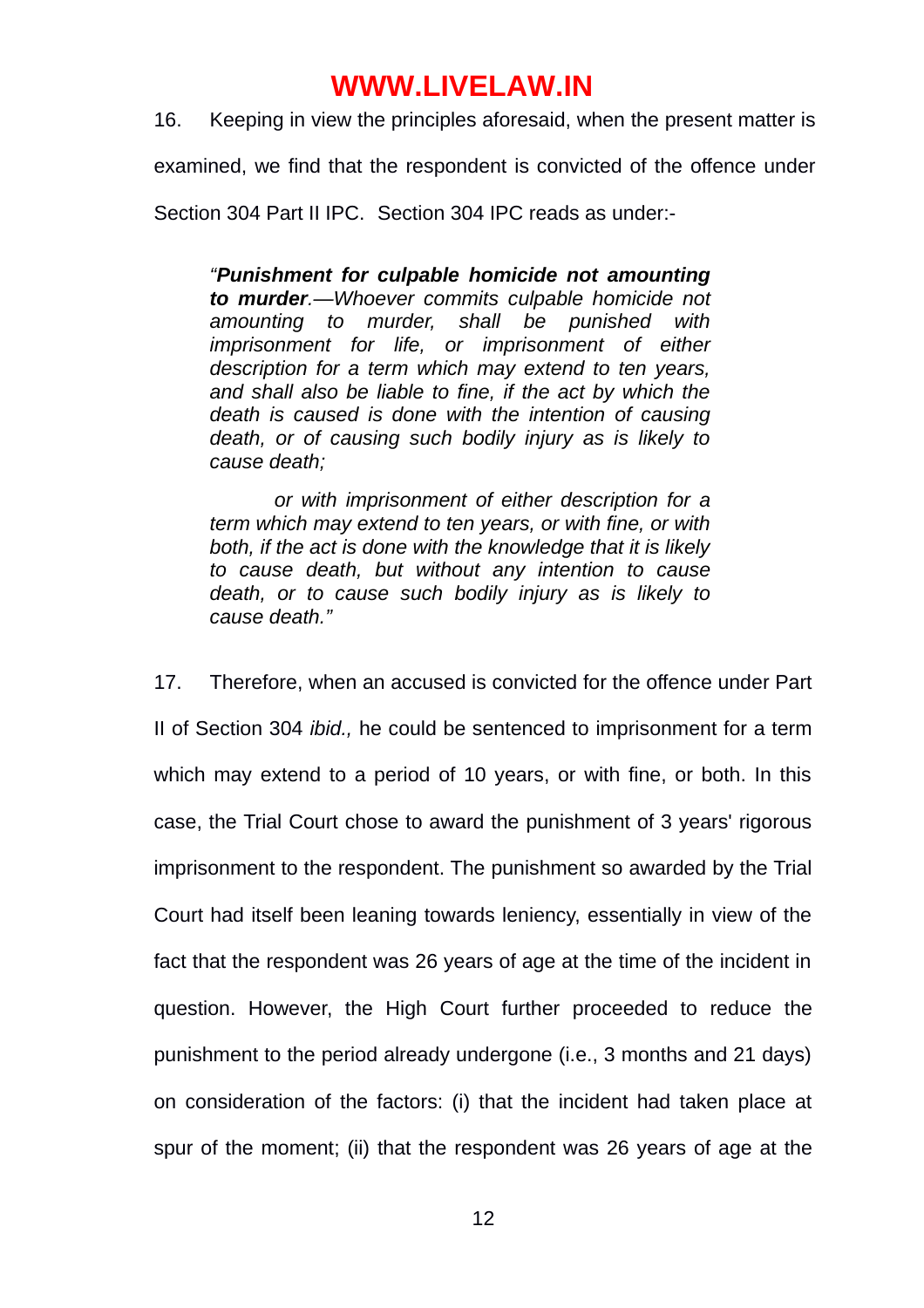time of incident; and (iii) that the respondent himself took his father to hospital. On these considerations and after finding that the respondent had spent 3 months and 21 days in custody, the High Court concluded that "*no useful purpose would be served in sending appellant back to jail*". We are clearly of the view that, further indulgence by the High Court, over and above the leniency already shown by the Trial Court, was totally uncalled for.

18. So far the mitigating factors, as taken into consideration by the High Court are concerned, noticeable it is that the same had already gone into consideration when the Trial Court awarded a comparatively lesser punishment of 3 years' imprisonment for the offence punishable with imprisonment for a term that may extend to 10 years, or with fine, or with both. In fact, the factor that the incident had happened at the 'spur of moment' had been the basic reason for the respondent having been convicted for the offence of culpable homicide not amounting to murder under Section 304 Part II IPC though he was charged for the offence of murder under Section 302 IPC. This factor could not have resulted in awarding just a symbolic punishment. Then, the factor that the respondent was 26 years of age had been the basic reason for awarding comparatively lower punishment of 3 years' imprisonment. This factor has no further impelling characteristics which would justify yet further reduction of the punishment than that awarded by the Trial Court. Moreover, the third factor, of the respondent himself taking his father to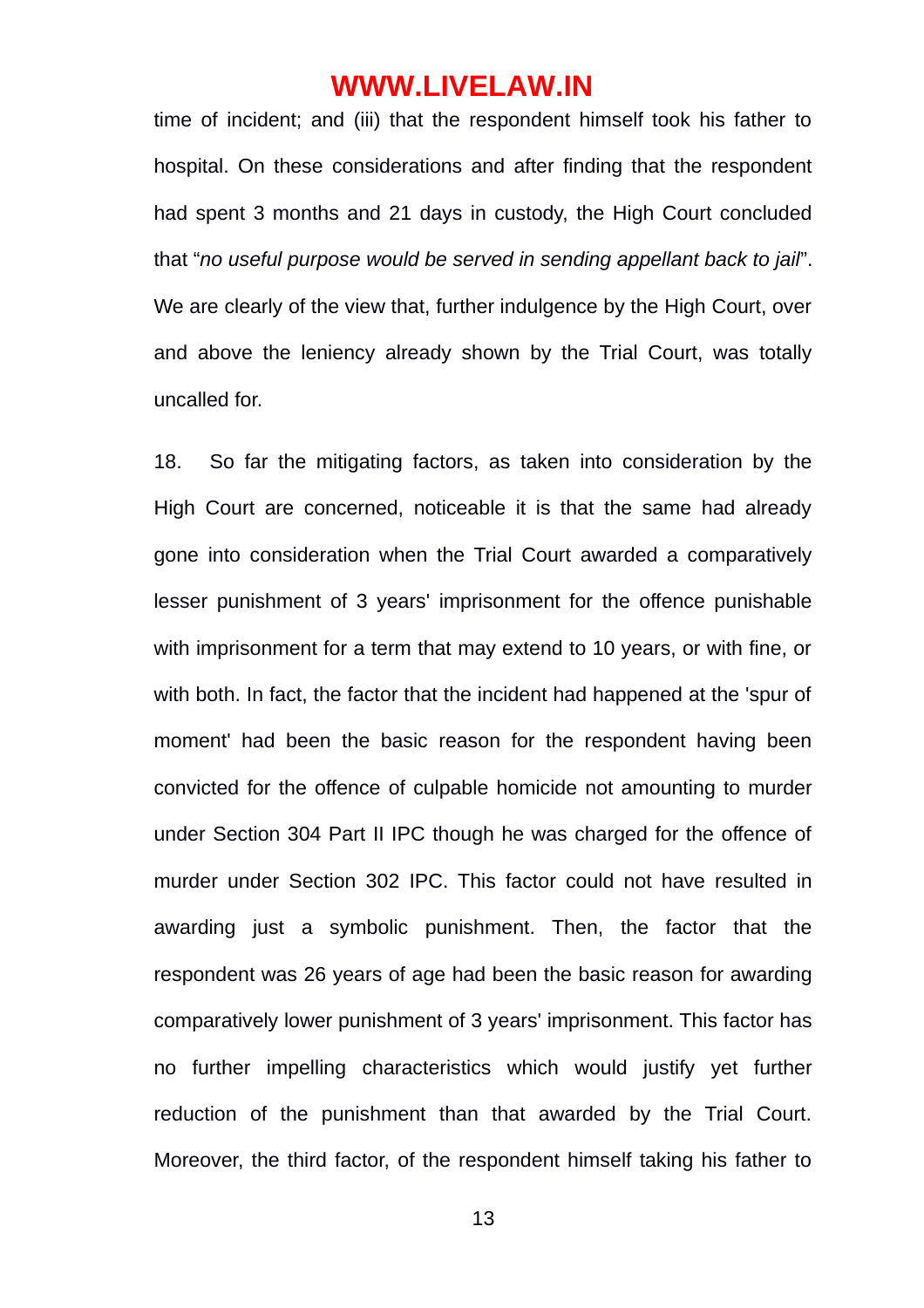hospital, carries with it the elements of pretence as also deception on the part of the respondent, particularly when he falsely stated that the victim sustained injury due to the fall. Therefore, all the aforementioned factors could not have resulted in further reduction of the sentence as awarded by the Trial Court.

19. The High Court also appears to have omitted to consider the requirement of balancing the mitigating and aggravating factors while dealing with the question of awarding just and adequate punishment. The facts and the surrounding factors of this case make it clear that, the offending act in question had been of respondent assaulting his father with a blunt object which resulted in the fracture of skull of the victim at parietal region. Then, the respondent attempted to cover up the crime by taking his father to hospital and suggesting as if the victim sustained injury because of fall from the roof. Thus, the acts and deeds of the respondent had been of killing his own father and then, of furnishing false information. The homicidal act of the respondent had, in fact, been of patricide; killing of one's own father. In such a case, there was no further scope for leniency on the question of punishment than what had already been shown by the Trial Court; and the High Court was not justified in reducing the sentence to an abysmally inadequate period of less than 4 months. The observations of the High Court that no useful purpose would be served by detention of the accused cannot be approved in this case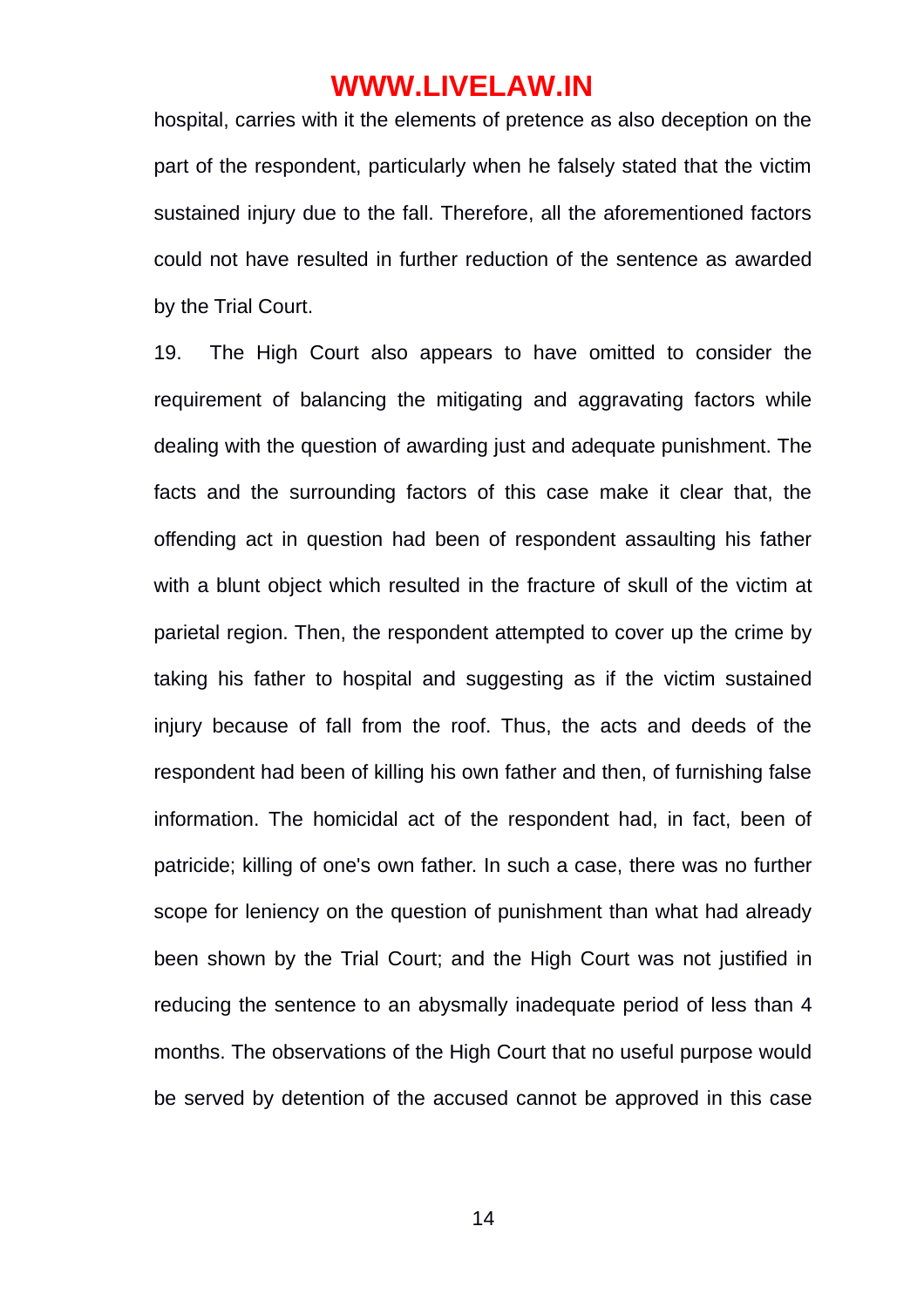for the reason that the objects of deterrence as also protection of society are not lost with mere passage of time.

20. In the given set of facts and circumstances, the observations in *Jinnat Mia* (supra) on the powers of the High Court to review the entire matter in appeal and to come to its own conclusion or that the practice of this Court not to interfere on questions of facts except in exceptional cases shall have no application to the present case, particularly when we find that the High Court has erred in law and has not been justified in reducing the sentence to a grossly inadequate level while ignoring the relevant considerations.

21. To sum up, after taking into account all the circumstances of this case, we are of the considered view that the High Court had been in error in extending undue sympathy and in awarding the punishment of the rigorous imprisonment for the period already undergone i.e., 3 months and 21 days for the offence under Section 304 Part II IPC. In our view, there was absolutely no reason for the High Court to interfere with the punishment awarded by the Trial Court, being that of rigorous imprisonment for 3 years.

22. For what has been discussed hereinabove, this appeal succeeds and is allowed; the impugned judgment and order of the High Court dated 27.11.2012 is set aside and that of the Trial Court dated 06.01.1998 is restored. The respondent shall surrender before the Court concerned within a period of 4 weeks from today and shall undergo the remaining